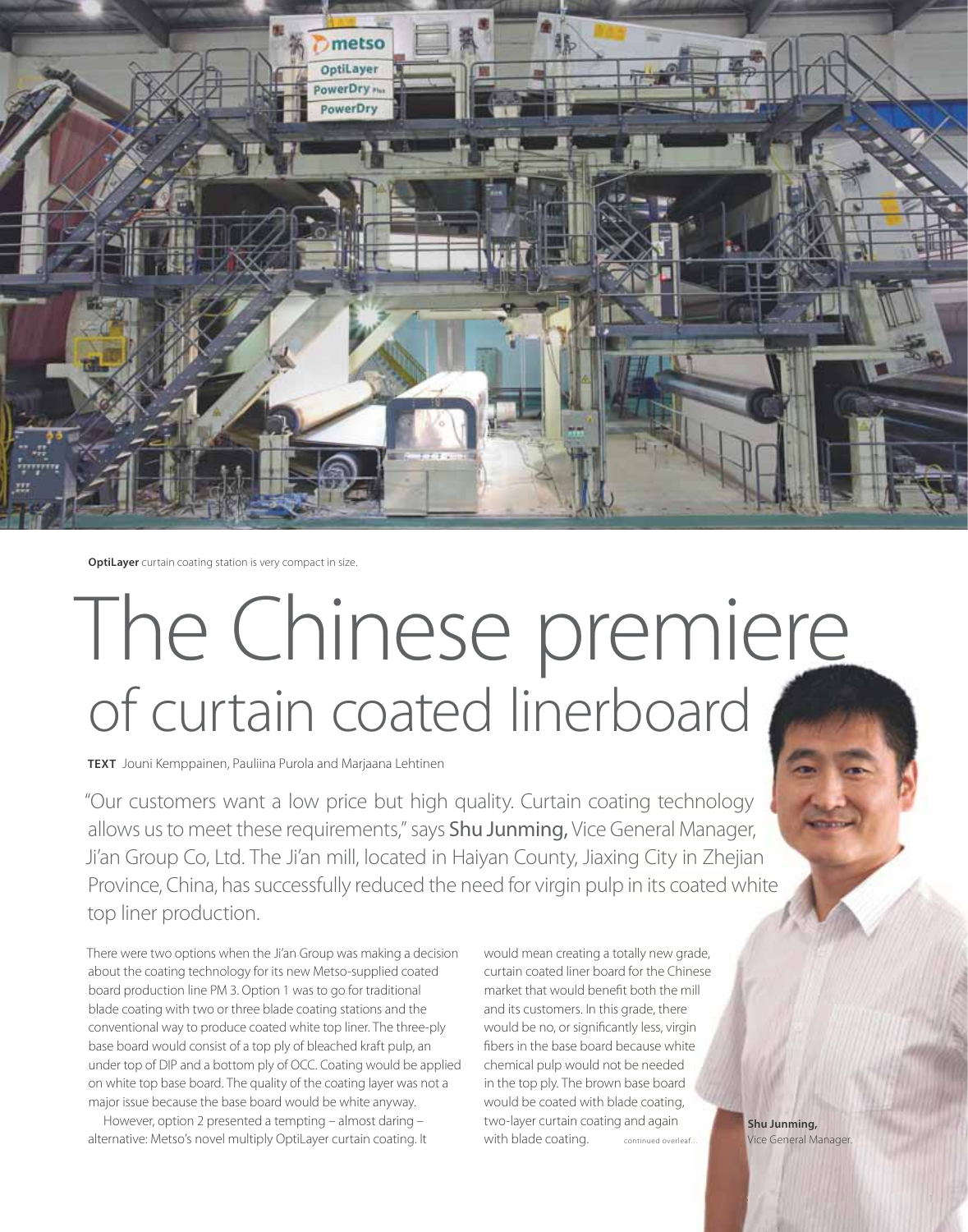

## **Brown becomes totally white with curtain coating**

The coating process and new grade was developed through successful cooperation between the Ji'an Group, Metso and Styron to get the most out of curtain coating. Styron is one of the leading companies that provides chemicals for the paper industry. Before the big decision was made, Ji'an, Metso and Styron ran a number of coating trials in Finland and Switzerland with both white and brown base board. Blade coating revealed a clear difference between the two bases. Whereas the white base board produced smooth and uniform brightness after coating, the surface of the brown base board showed clear mottling of brightness. In other words, the brown base partly showed through the coating layer made solely by blade coating.

customers a better price will be our core advantage when competing with our competitors in the future," points out Shu Junming. "Curtain coating technology will give us a cost saving advantage and also a wider selection of furnish such as AOCC and mixed office waste instead of white pulp. We will be able to supply a low-cost, high-quality product to the market."

#### **Clear cost savings achieved**

Today, curtain coating is an integral part of the Metso-supplied containerboard line that started up at the Ji'an mill in November 2011. The 7.25-m-wide PM 3 is the world's fastest coated board machine with a design speed of 1,200 m/min. Its annual production capacity is approximately 475,000 tonnes of coated and uncoated white top testliner in the basis weight range of 130-280 g/m<sup>2</sup>. .

**"Feedback from the market has been positive,** and orders for the new grade have been increasing. This is closely linked to our improvement in board quality." says Wen Xuefeng, Mill Manager at Ji'an.

However, the simultaneous application of the two-layer curtain coating layers resulted in excellent and even coverage of the brown base board. And better yet, this curtain coated brown board had the same superior physical and printing properties as standard coated white top linerboard. The mill quickly recognized the cost savings potential of curtain coating, provided the amount of virgin fiber could be significantly reduced.

"The blade technology would have made it very difficult for us to be competitive in the market, since the biggest challenge in producing coated liner is its fiber cost. Our production line needs to be more capable and produce something unique. Being able to offer our

Since uniform-coverage curtain coating makes it possible to run PM 3 without expensive bleached fiber, the mill has been able to optimize raw material costs and thereby reach clear savings in production costs.

"The cost saving is estimated to be 200 RMB per produced paper tonne compared to conventional grade," says Wen Xuefeng, Mill Manager at Ji'an. "Feedback from the market has been positive, and orders for the new grade have been increasing. This is closely linked to our improvement in board quality."

At the moment, PM 3 produces about 50% coated and 50% uncoated linerboard. In the future, the target is to run about 70% of coated linerboard.

### **OptiLayer C curtain coating principle**

In curtain coating, one to three coating layers are applied at the same time, thus the name multi-layer coating. It creates an even coating layer regardless of the base surface. By fine-tuning the functionalities of different layers in a cost-efficient way it is possible to customize the product's surface properties and improve its optical properties.

The application of coating layers within one station minimizes coating-related drying and space needs, which is especially important in rebuilds.



The first blade coating smoothes the brown base board.



The two-layer curtain coating covers the brown base and increases brightness.



The second blade delivers the final smoothness and gloss for printing.